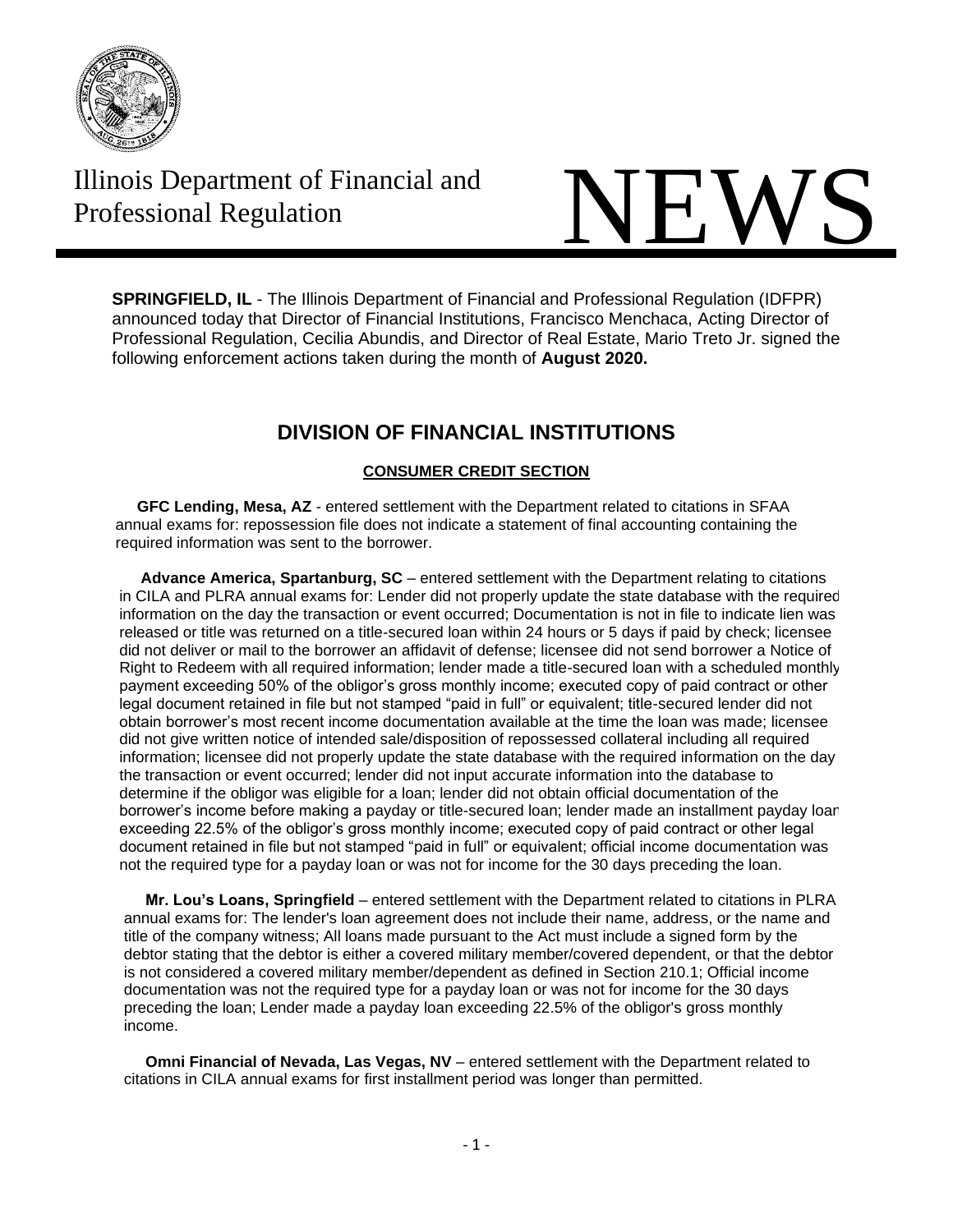**Credova Financial – Reno, NV** - entered into consent order with Department related to unlicensed sales finance activity.

#### **CURRENCY EXCHANGE/TOMA SECTION**

 **GPM Communications, Inc., Joliet -** Cease and Desist Order relating to unlicensed currency exchange activity

## **DIVISION OF PROFESSIONAL REGULATION**

#### **UNLICENSED**

 **B & D Services, Pekin, unlicensed** - ordered to cease and desist the unlicensed practice of roofing contracting.

 **Feldco Brothers Roofing & Tuckpointing, Chicago, unlicensed** - ordered to cease and desist the unlicensed practice of roofing contracting.

 **Frank Hollinshead, Springfield, unlicensed** - ordered to cease and desist the unlicensed practice of roofing contracting.

#### **DENTAL**

 **Anna Smith, Godfrey, 019026534** - dental license placed on probation for five years due to professional incompetence as manifested by poor standards of care and failure to establish and maintain records of patient care and treatment.

#### **PRIVATE DETECTIVE, PRIVATE ALARM, PRIVATE LOCKSMITH & SECURITY**

 **Gerard Baker, Chicago, 129453452** - permanent employee registration card issued and placed on non-reporting probation for two years due to a violation of the Act.

 **Jamale Boswell, Chicago, 129447572** - permanent employee registration card indefinitely suspended for being more than 30 days delinquent in the payment of child support.

 **Jason Bratko, Wheaton, 129420590** - permanent employee registration card indefinitely suspended for prior violation of the Act.

 **Enrico Clark, Chicago, 129423831** - permanent employee registration card indefinitely suspended for being more than 30 days delinquent in the payment of child support.

 **Derrick Durr, Chicago, 129334912** - permanent employee registration card placed in refuse to renew status for failure to appear for a disciplinary conference.

**Jerome Halsey, Chicago, 129421102** - permanent employee registration card indefinitely suspended for prior violation of the Act.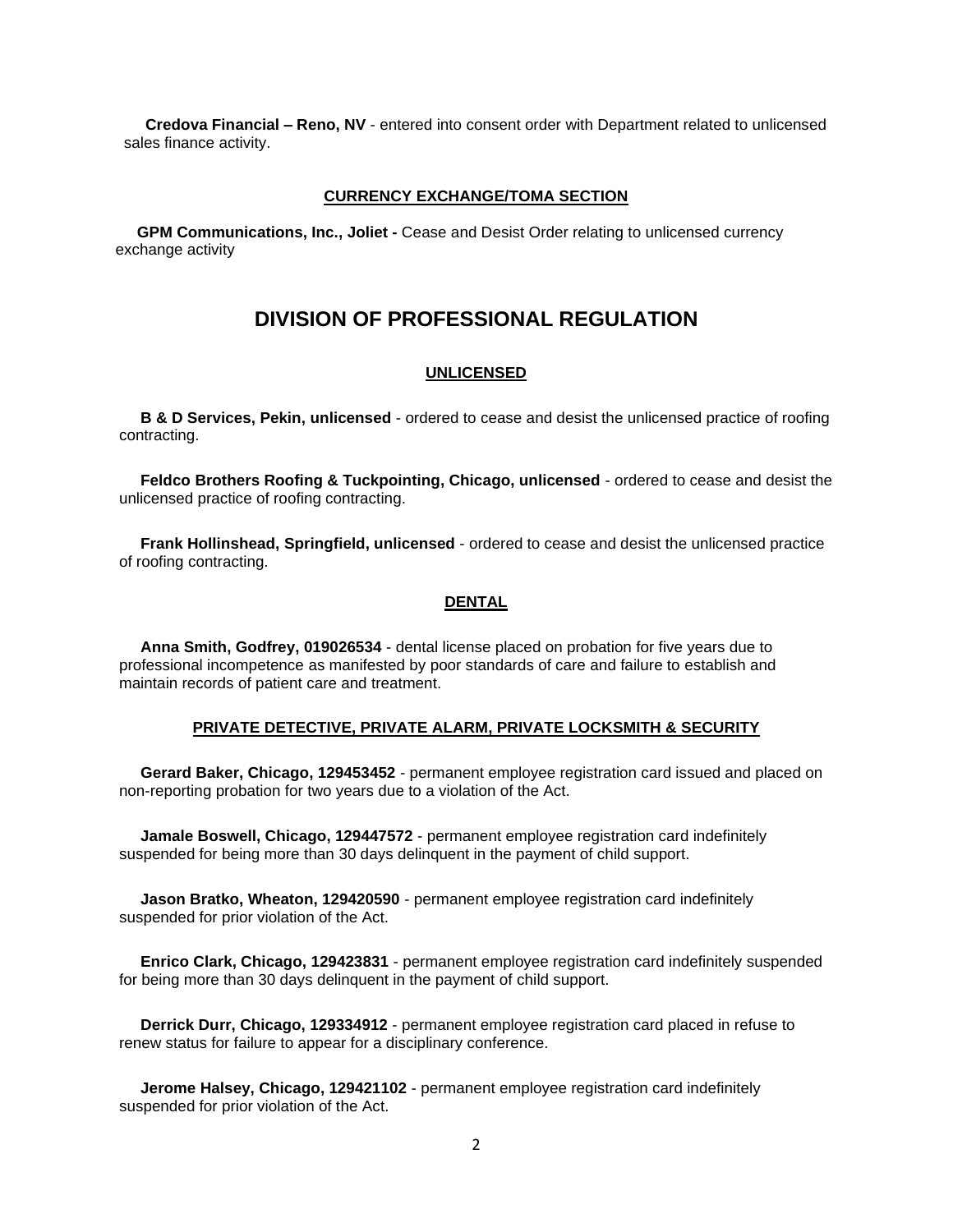**Brian Humphries, Chicago, 129292709** - permanent employee registration card placed in refuse to renew status for failure to appear for a disciplinary conference.

 **Marcell Hurley, Chicago, 129373079** - permanent employee registration card placed in refuse to renew status for failure to appear for a disciplinary conference.

 **Broderick Jackson, Chicago, 129388245** - permanent employee registration card and **229086064**, firearm control card indefinitely suspended for prior violations of the Act.

 **Gregory James, Chicago, 129411752** - permanent employee registration card indefinitely suspended for prior violation of the Act.

 **Arthur Jemison, Chicago, 129403270** - permanent employee registration card placed in refuse to renew status for failure to appear for a disciplinary conference.

 **Kia Johnson-Gordon, Joliet, 129414688** - permanent employee registration card placed in refuse to renew status for failure to appear for a disciplinary conference.

 **Kimberly Marshall, Waukegan, 129286891** - permanent employee registration card placed in refuse to renew status for failure to appear for a disciplinary conference.

 **Erick McKinley, Joliet, 129391594** - permanent employee registration card indefinitely suspended for being more than 30 days delinquent in the payment of child support.

 **Stephen Mohica, Darien, 129349578** - permanent employee registration card placed in refuse to renew status for failure to appear for a disciplinary conference.

 **Troy Pedigo, Chicago, 129446533** - permanent employee registration card indefinitely suspended for being more than 30 days delinquent in the payment of child support.

 **Jarvis Richardson, Chicago, 129208539** - permanent employee registration card placed in refuse to renew status for failure to appear for a disciplinary conference.

 **Alberto Rico, Bolingbrook, 129366469** - permanent employee registration card indefinitely suspended for prior violations of the Act.

 **William Sipla, Aurora, 129252688** - permanent employee registration card placed in refuse to renew status for failure to appear for a disciplinary conference.

 **Angela Smith, Chicago, 129209558** - permanent employee registration card placed in refuse to renew status for failure to appear for a disciplinary conference.

 **Shawn Thornton, Matteson, 129412008** - permanent employee registration card placed in refuse to renew status for failure to appear for a disciplinary conference.

 **Ahkeem Torrence, LaGrange, 129327722** - permanent employee registration card placed in refuse to renew status for failure to appear for a disciplinary conference.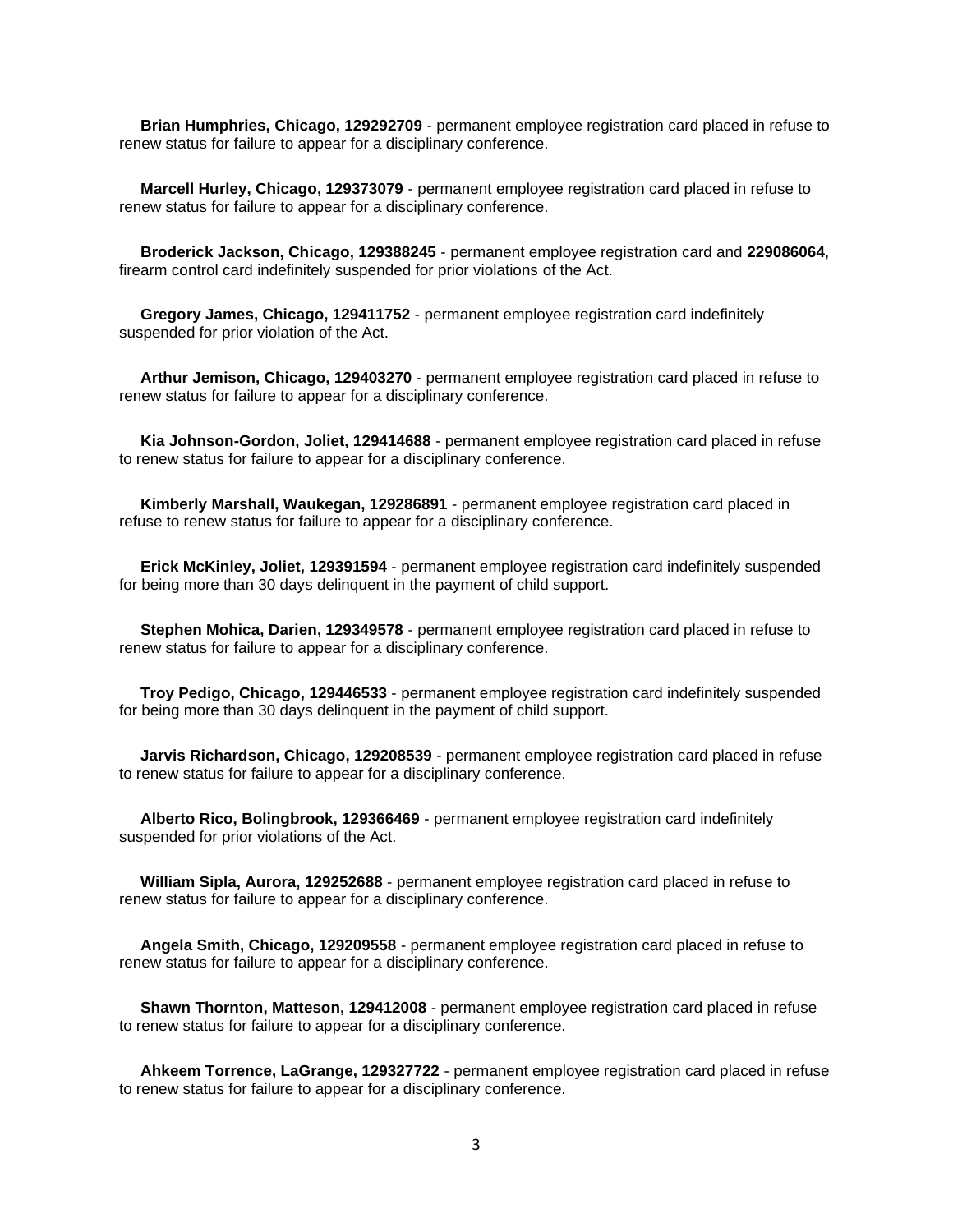**Robert Triplett, Claxton, GA, 129397578** - permanent employee registration card indefinitely suspended for being more than 30 days delinquent in the payment of child support.

 **Ari Vactor, Chicago, 129372671** - permanent employee registration card placed in refuse to renew status for failure to appear for a disciplinary conference.

 **Zachary Wallace, Chicago, 129428954** - permanent employee registration card indefinitely suspended for prior violation of the Act.

 **Dartayous White, Chicago, 129426640** - permanent employee registration card indefinitely suspended for prior violation of the Act.

 **Kathryn Williams, Schaumburg, 129275320** - permanent employee registration card placed in refuse to renew status for failure to appear for a disciplinary conference.

#### **PHYSICIAN ASSISTANT**

 **Natalie Dillman, Sacramento, IN, 085007896** - physician assistant license issued and placed on indefinite probation for a minimum of two years with practice monitor due to an adverse action taken by the state of Michigan.

#### **ROOFING CONTRACTOR**

 **Dustin's Home Repair, Bloomington, 104015277** - roofing contractor license and **105005437**, roofing qualifying party designation revoked based on felony conviction (home repair fraud).

 **Lewis and Clark Construction, Springfield, 104017017** - roofing contractor license and **105005193,** roofing qualifying party designation revoked based on felony conviction, misrepresentation for purposes of obtaining a license, unprofessional conduct, retaining money for services not rendered, and material misstatements to Department.

 **Quantum Exteriors, LLC, Rolling Meadows, 104018086** - roofing contractor license reprimanded and fined \$2,500 based on aiding and assisting unlicensed practice of roofing contracting.

#### **MASSAGE THERAPY**

 **Veronica Krakowiak, Villa Park, 227021865** - massage therapy license issued and placed on nonreporting probation for two years due to violations of the Act.

#### **MEDICAL**

 **David Altman, Skokie, 036047157** - physician and surgeon license placed on permanent inactive status for using threat of the possibility of a diagnosis to discourage patient from filing a complaint against respondent with the Department.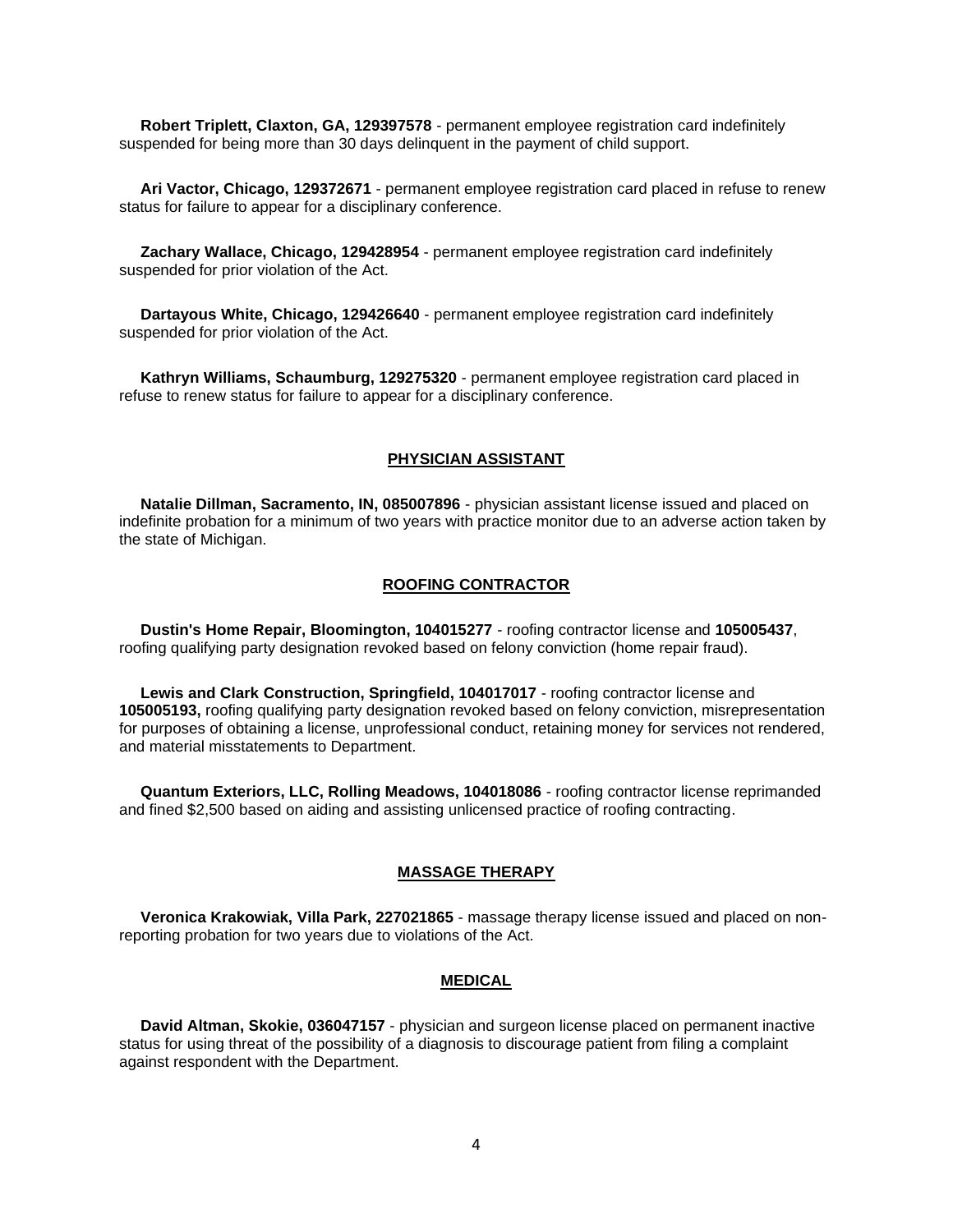**Kiran Amin, Chicago, 036049415** - physician and surgeon license revoked for failure to document care, billing in the absence of documentation, and failure to furnish legally requested information to the Department.

 **Ho Dzung Anh, San Francisco, CA, 036141500** - physician and surgeon license reprimanded based on sister-state discipline by the California Board of Medicine in March 2020.

 **Glen Babich, East St. Louis, 036114518** - physician and surgeon license reprimanded and controlled substance application approved to issue, due to sister-state discipline in Arizona.

 **Amer Baig, Olympia Fields, 125077250** - temporary medical permit issued and immediately placed on indefinite probation due to being dismissed from his prior residency program after committing a HIPPA violation.

 **Joshua Barber, Sacramento, CA, 036154081** - physician and surgeon license issued and placed on indefinite probation for a minimum of two years due to being placed on probation in the state of California for failing to disclose imposition of 6-month probation by his PGY2 orthopedic surgery residency program in the state of Illinois.

 **Richard Caner, Lincolnshire, 036097308** - physician and surgeon license placed on indefinite probation for a minimum of two years with practice monitor for inappropriately prescribing opiates.

 **Eric Changchien, Irvine, CA, 036125078** - physician and surgeon license placed in refuse to renew status after he was disciplined by the California Board of Medicine.

 **Nela Cordero, South Barrington, 036053399** - physician and surgeon license placed on indefinite probation for a minimum of 18 months with practice monitor for deficiencies in documentation and care of patients in her practice per a review by Illinois Department of Healthcare and Family Services.

 **Clarence Engstrom, Zion, 036040526** - physician and surgeon license placed on indefinite probation for a minimum of three years and fined \$5,000 for inappropriately prescribing controlled substances to a patient as well as unprofessional behavior with two nurses.

 **Victor Espinosa, Brookfield, 036099450** - physician and surgeon license and controlled substance license both temporarily suspended after respondent inappropriately prescribed and/or authorized multiple controlled substances for individuals that were not his established patients, which led to a temporary suspension of his Florida medical license by the Florida State Board of Medicine as well as criminal conviction in the federal case.

 **John Hoch, Middleton, WI, 036app3671920** - physician and surgeon license to be issued with reprimand due to sister-state discipline in Wisconsin effective upon re-applying.

 **Stephen Houde, Batavia, 036098010** - physician and surgeon license and controlled substance license both indefinitely suspended for a minimum of six months and must complete continuing education due to diversion of controlled substances for personal use in November and December of 2019.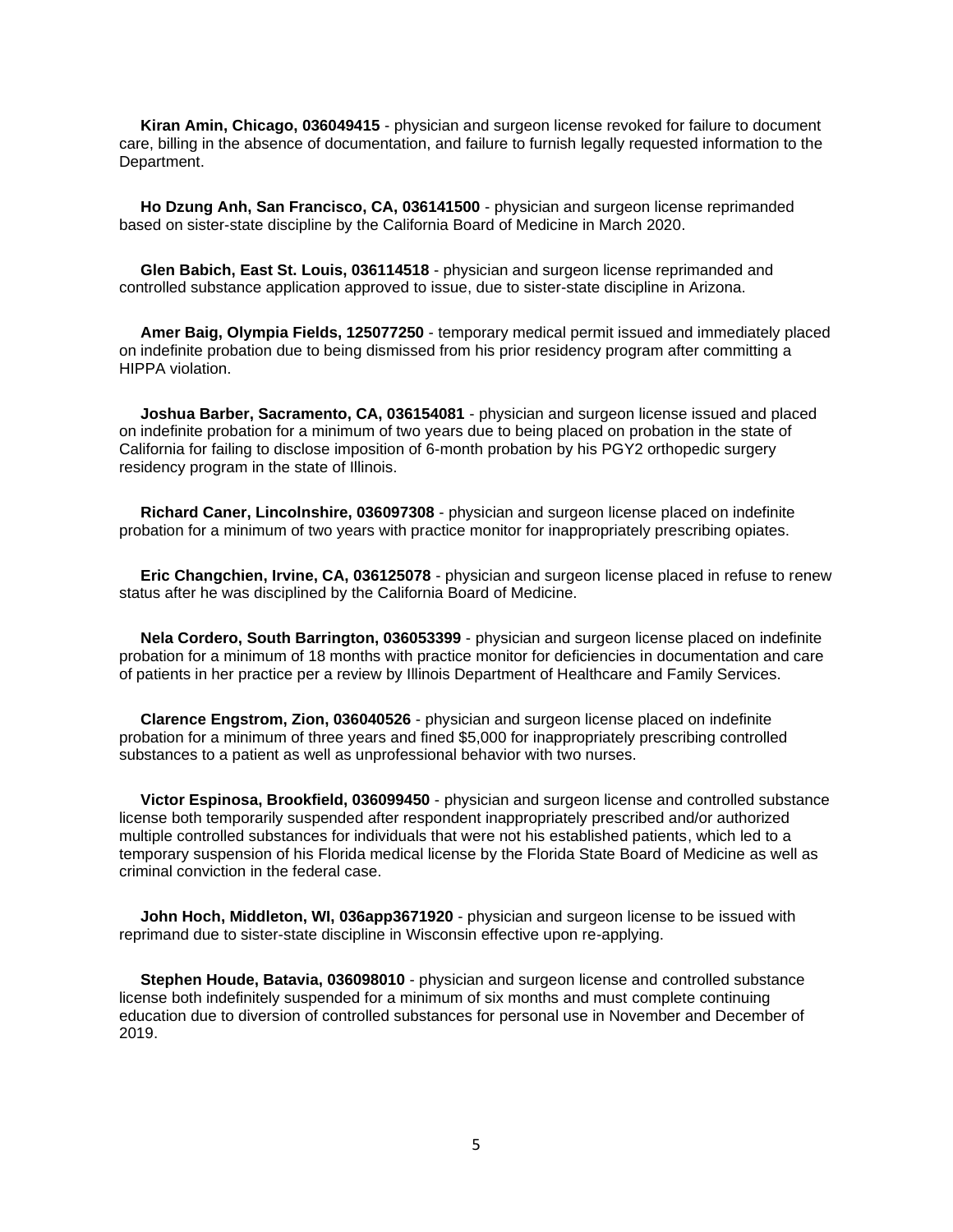**Timothy Maryanov, Carbondale, 036app3663814** - physician and surgeon and controlled substance applications for licenses were withdrawn after a notice of intent to deny was filed by the Department.

 **Joseph Probst, South Beloit, 038008186** - chiropractor license automatically, indefinitely suspended for a minimum of 12 months for violation of Department's Probation.

 **James Puerner, Whitefish Bay, WI, 036092658** - physician and surgeon license placed in refuse to renew status after he was disciplined by the Wisconsin Medical Examining Board.

 **Stephen Smith, Park Ridge, 036124708** - physician and surgeon license placed on indefinite probation for a minimum of 12 months due to a sister-state discipline by Michigan Board of Medicine in January 2020.

 **Joycie Smith, Alameda, CA, 036108757** - physician and surgeon license placed on permanent relinquished status due to a sister-state discipline by Medical Board of California in June 2020.

 **Walter Uyesugi Do, Honolulu, HI, 036121888** - physician and surgeon license reprimanded for sister-state discipline by the Michigan Board of Medicine in February 2020, based on history of public disciplinary actions by North Carolina, Maryland, California and Pennsylvania.

 **John Zabrowski, Glen Carbon, 036073546** - physician and surgeon license reprimanded due to lawsuit for failure to properly interpret a mammogram.

#### **NURSING**

 **Joy Bryan, Metropolis, 043118856** - practical nurse license placed in refuse to renew status as a result of the Department receiving information that the Kentucky State Board of Nursing refused to reinstate respondent's license due to her inability to practice safely by reason of alcohol or other substance abuse.

 **Egla Gomez, Beardstown, 041406864** - registered professional nurse license placed in refuse to renew status due to respondent's criminal conviction of Forgery, a Class 4 felony on October 2, 2019 and sentenced to three years imprisonment.

 **Kathy Janicki, La Grange, 041305437** - registered professional nurse license restored to indefinite probation for a minimum of 36 months.

 **John Konopelski, Yorkville, 041301871** - registered professional nurse license reprimanded with continuing education conditions due to unprofessional conduct.

 **David Simon, Shannon, 041416321** - registered professional nurse license indefinitely suspended due to respondent's unprofessional conduct, gross negligence in the practice of professional nursing, and failure to report respondent's termination.

 **Elizabeth Stypula, Concord, CA, 041345480** - registered professional nurse license placed in refuse to renew status due to discipline taken by the California Board of Nursing for mental impairment.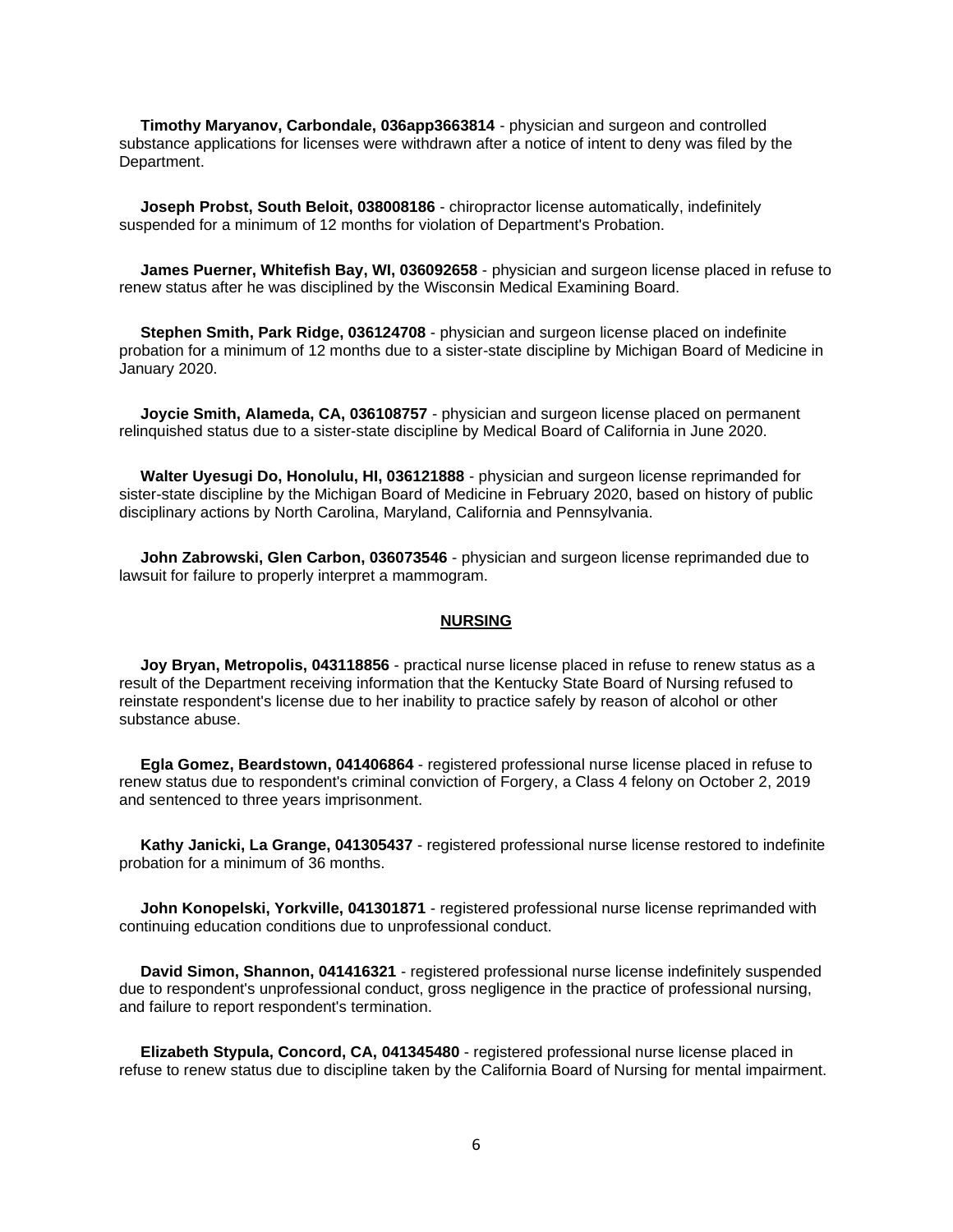#### **PHARMACY**

 **Shaun Kink, Grand Rapids, MI, 051291907** - pharmacist license has been placed under a Chaperone Order as a result of being charged with a forcible felony.

#### **SHORTHAND REPORTER**

 **Rachel Smith, Chicago, 084004161** - certified shorthand reporter license suspended for six months, effective nunc pro tunc to May 1, 2020 and fined \$2,500 based on practicing as a certified shorthand reporter on a non-renewed license.

## **DIVISION OF REAL ESTATE**

#### **APPRAISAL**

 **Charlene Fiorenzo, Algonquin, 556004172** - certified residential real estate appraiser license reprimanded for preparing a misleading report due to errors and omissions.

 **Charles Walsh, Carry, 556001252** - certified residential real estate appraiser license reprimanded, fined \$5,000 and ordered to complete courses for preparing three appraisal reports which were misleading due to errors and omissions.

#### **COMMUNITY ASSOCIATION MANAGER BOARD**

 **Robert Baran, Buffalo Grove, 261001774** - community association manager license fined \$2,000 for failing to provide documents and failing to communicate with a condominium board for which he was hired to do community association manager services.

#### **REAL ESTATE**

 **Michael Bishop, Evanston, 471018976** - real estate managing broker suspended for a minimum period of six months and fined \$1,000 for failure to complete the continuing education prior to renewing the license and for stating on the renewal application that the continuing education had been completed.

 **Betty Bridgewater, Springfield, 471012516** - real estate managing broker suspended for a minimum period of six months and fined \$1,000 for failure to complete the continuing education prior to renewing the license and for stating on the renewal application that the continuing education had been completed.

 **Ebonie Caldwell, Chicago, 471019047** - real estate managing broker suspended for a minimum period of six months and fined \$1,000 for failure to complete the continuing education prior to renewing the license and for stating on the renewal application that the continuing education had been completed.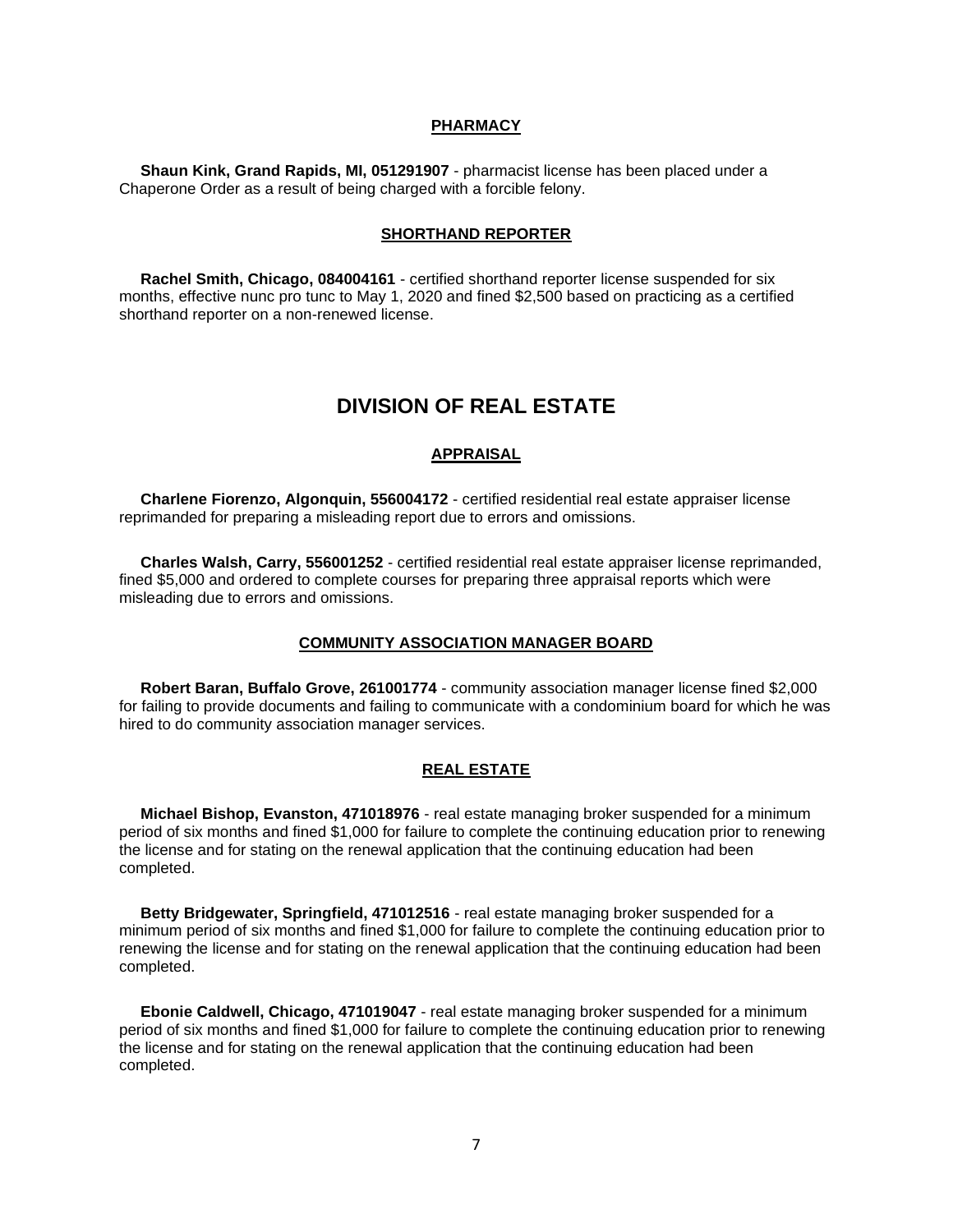**Nichelle Cole, Buffalo Grove, 471019040** - real estate managing broker suspended for a minimum period of six months and fined \$1,000 for failure to complete the continuing education prior to renewing the license and for stating on the renewal application that the continuing education had been completed.

 **Michael Cummuta, Bloomingdale, 4710008392** - real estate managing broker suspended for a minimum period of six months and fined \$1,000 for failure to complete the continuing education prior to renewing the license and for stating on the renewal application that the continuing education had been completed.

 **Daniel Glosky, Bolingbrook, 471012520** - real estate managing broker suspended for a minimum period of six months and fined \$1,000 for failure to complete the continuing education prior to renewing the license and for stating on the renewal application that the continuing education had been completed.

 **Gerald Leffelman, Sublette, 471000696** - real estate managing broker suspended for a minimum period of six months and fined \$1,000 for failure to complete the continuing education prior to renewing the license and for stating on the renewal application that the continuing education had been completed.

 **Harriette Manuel Obregon, Chicago, 471000575** - real estate managing broker suspended for a minimum period of six months and fined \$1,000 for failure to complete the continuing education prior to renewing the license and for stating on the renewal application that the continuing education had been completed.

 **Dennis McIntosh, Attica IN, 471018138** - real estate managing broker suspended for a minimum period of six months and fined \$1,000 for failure to complete the continuing education prior to renewing the license and for stating on the renewal application that the continuing education had been completed.

 **Bradley Nelsen, Geneva, 471005633** - real estate managing broker suspended for a minimum period of six months and fined \$1,000 for failure to complete the continuing education prior to renewing the license and for stating on the renewal application that the continuing education had been completed.

 **Genevieve Papilli, Chicago, 471012266** - real estate managing broker suspended for a minimum period of six months and fined \$1,000 for failure to complete the continuing education prior to renewing the license and for stating on the renewal application that the continuing education had been completed.

 **Debra Powless, Highland Park, 471007834** - real estate managing broker suspended for a minimum period of six months and fined \$1,000 for failure to complete the continuing education prior to renewing the license and for stating on the renewal application that the continuing education had been completed.

 **Cynthia Rogan, Chicago, 471018737** - real estate managing broker suspended for a minimum period of six months and fined \$1,000 for failure to complete the continuing education prior to renewing the license and for stating on the renewal application that the continuing education had been completed.